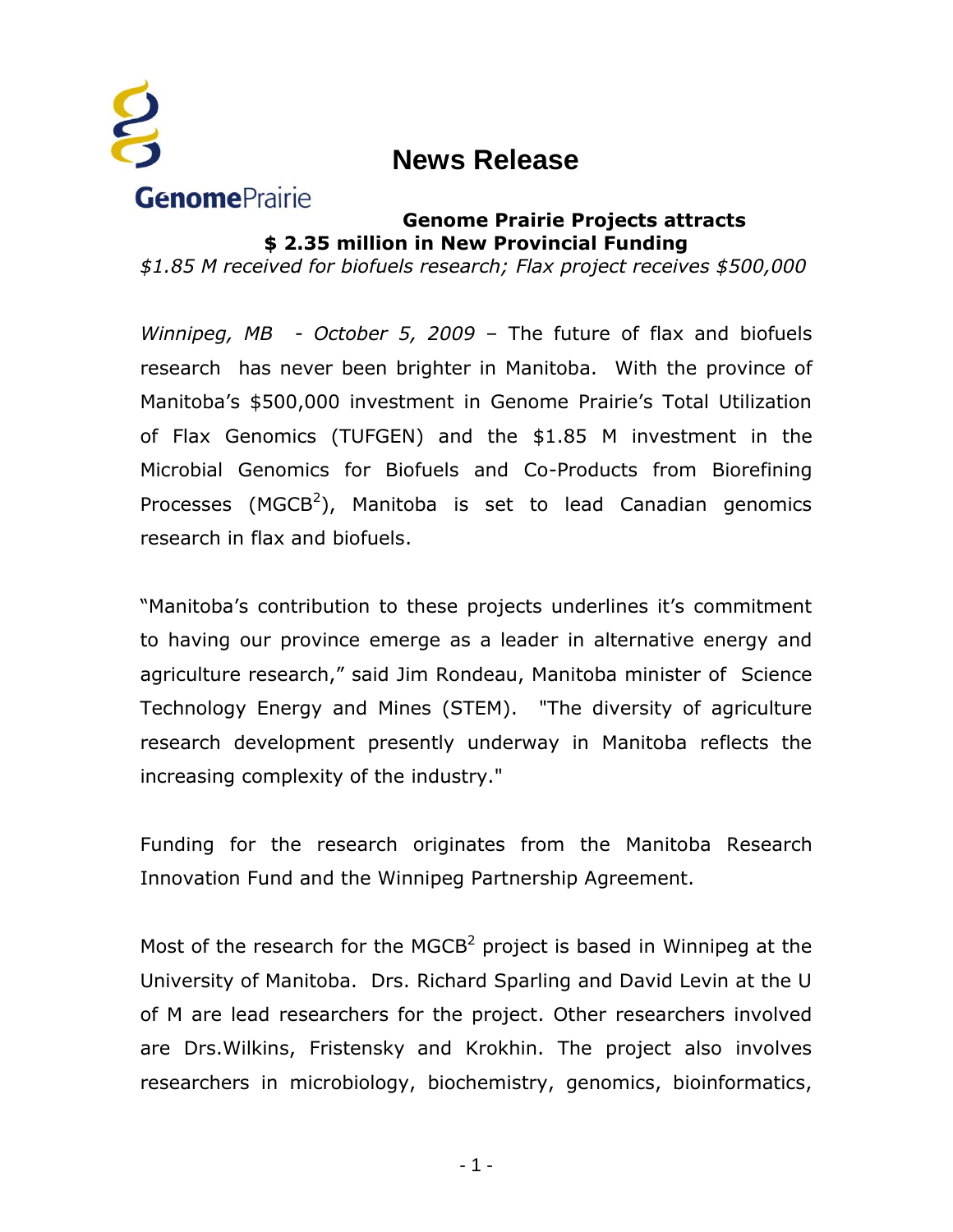proteomics, and engineering from across Canada, the United States, and New Zealand. The International Institute for Sustainable Development in Winnipeg is also a funding partner for the project.

"The University of Manitoba is pleased to lead these Genome Prairie projects," said Dr. Digvir Jayas, Vice President (Research), University of Manitoba. "By using agricultural feedstocks as a source of alternative energy, we can reduce product waste and maximize uses for plants. The flax research project's goal to develop flax as a dualpurpose crop and to sequence the flax genome, is an invaluable contribution to flax research."

Dr. Sylvie Cloutier from Agriculture and Agri-Food Canada (AAFC), and an adjunct professor at the U of M, co-leads the TUFGEN project which aims to increase the value of flax for producers. Manitoba based research for this project takes place at the Manitoba AAFC facility and involves Dr. Scott Duguid.

"Genomics research is becoming more and more important in the areas of energy and agriculture research. We are pleased to receive the Province's support for these projects which have the potential to help transform the biofuels and flax industries," commented Dr. Wilf Keller, President and CEO of Genome Prairie.

# # #

## *Media Contacts:*